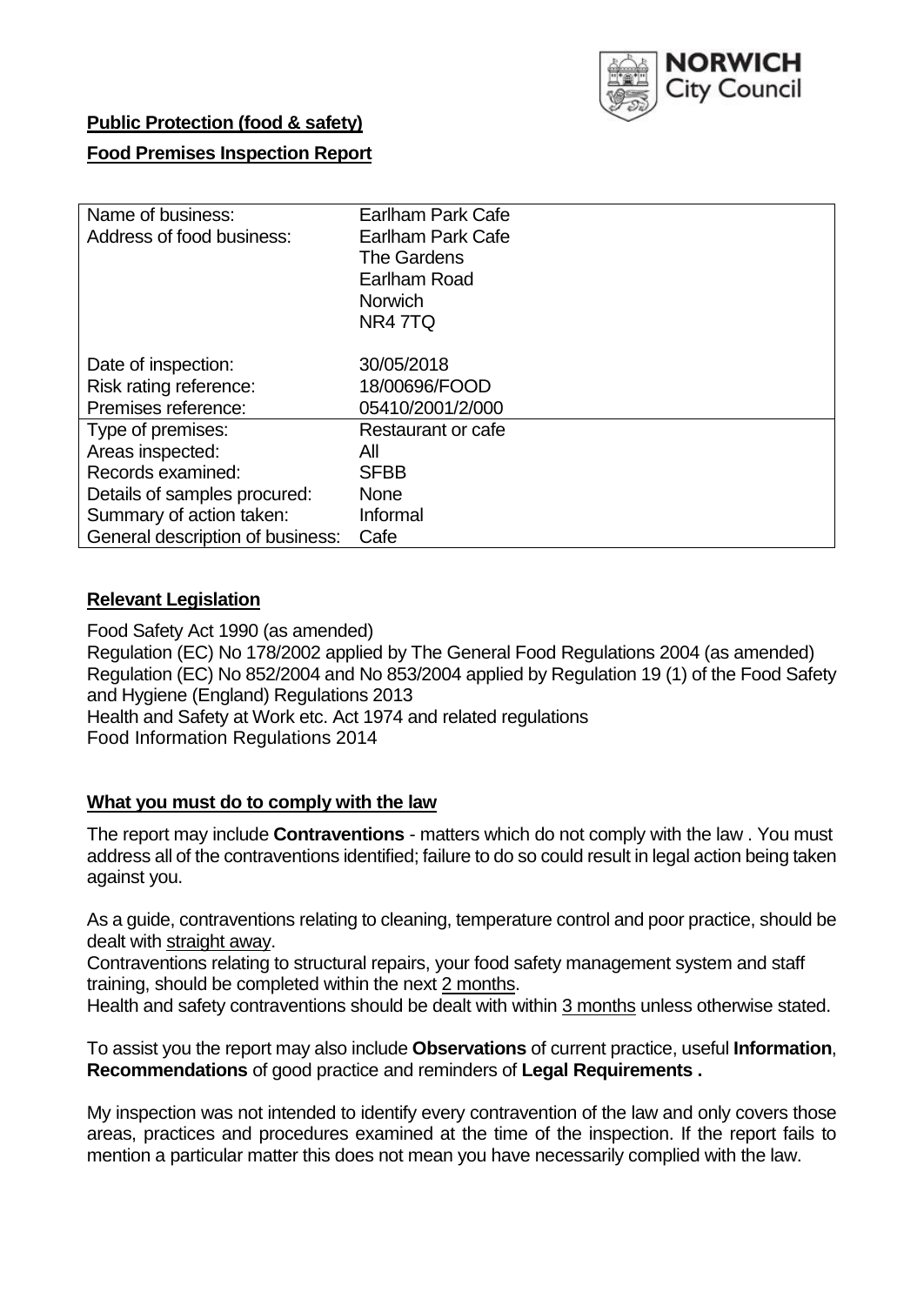# **FOOD SAFETY**

#### **How we calculate your Food Hygiene Rating:**

The food safety section has been divided into the three areas which you are scored against for the hygiene rating: 1. food hygiene and safety procedures, 2. structural requirements and 3. confidence in management/control procedures. Each section begins with a summary of what was observed and the score you have been given. Details of how these scores combine to produce your overall food hygiene rating are shown in the table.

| <b>Compliance Area</b>                     |          |                  |           | <b>You Score</b> |               |    |           |    |          |  |  |
|--------------------------------------------|----------|------------------|-----------|------------------|---------------|----|-----------|----|----------|--|--|
| Food Hygiene and Safety                    |          |                  |           | 0                | 5             | 10 | 15        | 20 | 25       |  |  |
| <b>Structure and Cleaning</b>              |          |                  | $\Omega$  | 5                | 10            | 15 | 20        | 25 |          |  |  |
| Confidence in management & control systems |          |                  | $\bf{0}$  | 5                | 10            | 15 | 20        | 30 |          |  |  |
|                                            |          |                  |           |                  |               |    |           |    |          |  |  |
| <b>Your Total score</b>                    | $0 - 15$ | 20               | $25 - 30$ |                  | $35 - 40$     |    | $45 - 50$ |    | > 50     |  |  |
| <b>Your Worst score</b>                    | 5        | 10 <sup>10</sup> | 10        |                  | 15            |    | 20        |    |          |  |  |
|                                            |          |                  |           |                  |               |    |           |    |          |  |  |
| <b>Your Rating is</b>                      | 5        | 4                | 3         |                  | $\mathcal{P}$ |    |           |    | $\Omega$ |  |  |

Your Food Hygiene Rating is 5 - a very good standard



## **1. Food Hygiene and Safety**

Food hygiene standards are high. You demonstrated a very good standard of compliance with legal requirements. You have safe food handling practices and procedures and all the necessary control measures to prevent cross-contamination are in place. Some minor contraventions require your attention. **(Score 5)**

## Contamination risks

**Contravention** You could not demonstrate effective heat disinfection of food equipment and utensils used for both raw and ready-to-eat (RTE) foods and did not have a dishwasher. Undertake the following work:

 you had different tongs for handling raw and cooked burgers but had placed them touching on a dish to the side of the cooker

**Recommendation** Although you could tell your tongs apart you should consider getting tongs with red and yellow handles for handling raw and cooked foods

Personal Hygiene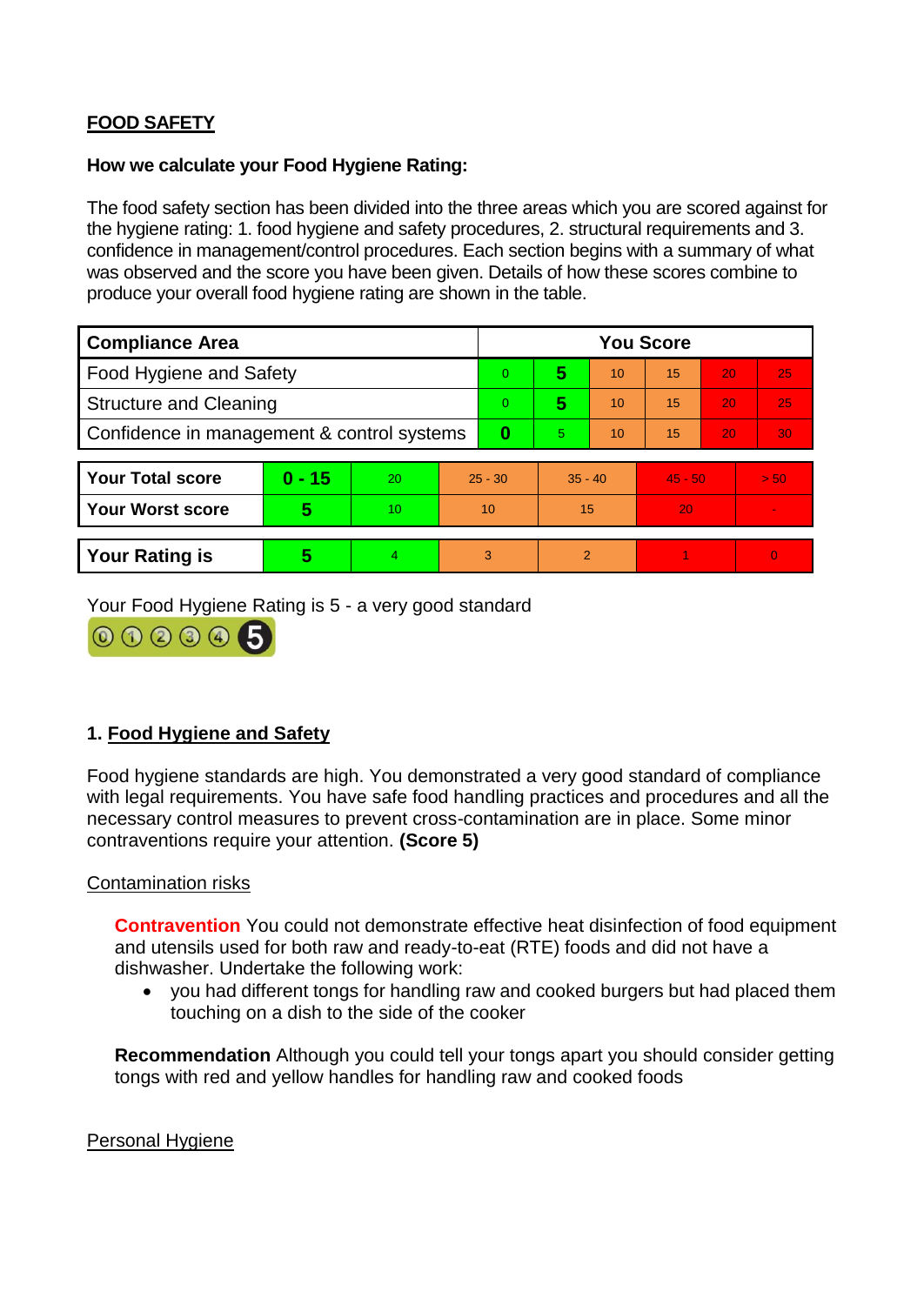**Observation** I was pleased to see that standards of personal hygiene were high.

## Temperature Control

**Observation** I was pleased to see you were able to limit bacterial growth and/or survival by applying appropriate temperature controls at points critical to food safety and that you were diligently monitoring temperatures.

## **2. Structure and Cleaning**

The structure facilities and standard of cleaning and maintenance are all of a good standard and only minor repairs and/or improvements are required. Pest control and waste disposal provisions are adequate. The minor contraventions require your attention. **(Score 5)**

#### Cleaning of Structure

**Observation** The kitchen had been well maintained and the standard of cleaning was exceptionally high.

#### **Maintenance**

**Contravention** The following items had not been suitably maintained and must be repaired or replaced:

• The rear store room was in a poor state of repair. Although it would normally not be used, on the occasion of my visit there were bottled drinks (considered low risk) stored in this room.

**Observation** I was pleased to see you had invested in a new floor in the seating area.

#### Facilities and Structural provision

**Recommendation** Provide a plug for the wash hand basin so that water of an appropriate temperature can be mixed in the bowl.

## **3. Confidence in Management**

A food safety management system is in place and you comply fully with the law. Hazards to food are understood properly controlled managed and reviewed. Your records are appropriate and being maintained. All your staff are suitably supervised and trained. You have a very good track record. **(Score 0)**